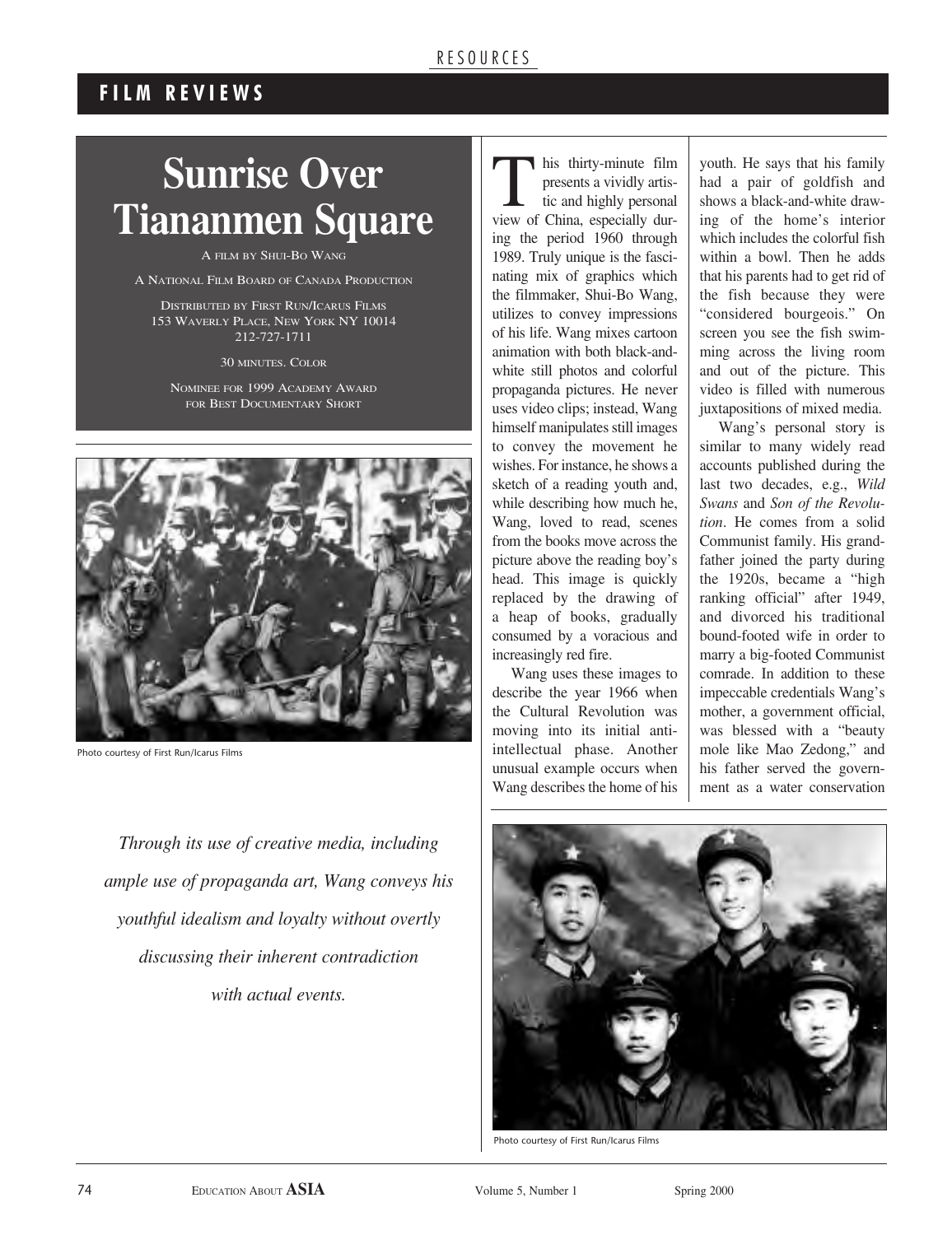#### R E S O U R C E S

### **F I L M R E V I E W S**

engineer. Since the filmmaker, Wang, strives to convey events through the eyes of a growing boy, he provides little judgment concerning confusing political events and seems to maintain loyalty to the Communist leadership. Therefore, unlike other biographical accounts where growing doubt is discussed, many questions occur to the viewer of this film.

- How could a young boy love Mao and the party when the books he loved were destroyed?
- $\blacksquare$  How could he continue to love Mao and the party when he was accused of defacing Mao's name?
- $\blacksquare$  How could he continue to love Mao and the party when his father was accused of being an enemy of the people and attempted suicide?

Wang admits to recognizing some Chinese shortcomings during the war with Vietnam during 1979 but says that he only seriously questioned China in 1985 at the age of twenty-five. While it may be rather frustrating for the viewer that the questions above are not answered, I think that omission constitutes a major strength of the film. It may help students accept the reality that many Chinese have thus far been able to maintain loyalty to Mao throughout the tumultuous political movements of recent decades. Through its use of creative media, including ample use of propaganda art, Wang conveys his youthful idealism and loyalty without overtly discussing their inherent contradiction with actual events.



Photo courtesy of First Run/Icarus Films

How can one effectively use this film with students? It should not be shown as an introduction to China after 1949. Prior to viewing *Sunrise Over Tiananmen Square,* students need to understand the basic events of Chinese history from 1950 to the present. Students should have seriously considered the issues involved in understanding how Mao Zedong and the Communist Party were able to motivate and manipulate so many people throughout a thirty-year period of conflicting political movements.

Because of Wang's effective blend of animation and still photography, viewers can gain added depth for analysis of the above issue. I think this film will be most effective with college and upper-level high school students. It does leave us with more questions than answers, which may be a

good thing for many students and teachers. The very best use of this film would be in combination with one of the many good biographies set in China of the last forty years. This video account provides less analysis and reflection, but compensates with emotive and vivid images.  $\blacksquare$ 

**DIANA MARSTON WOOD** is currently the Associate Director of the Asian Studies Program at the University of Pittsburgh, where one of her responsibilities is K–16 educational outreach. Prior to 1997, she was a high school history teacher.



Shui-Bo Wang. Photo courtesy of First Run/Icarus Films Web site: www.frif.com